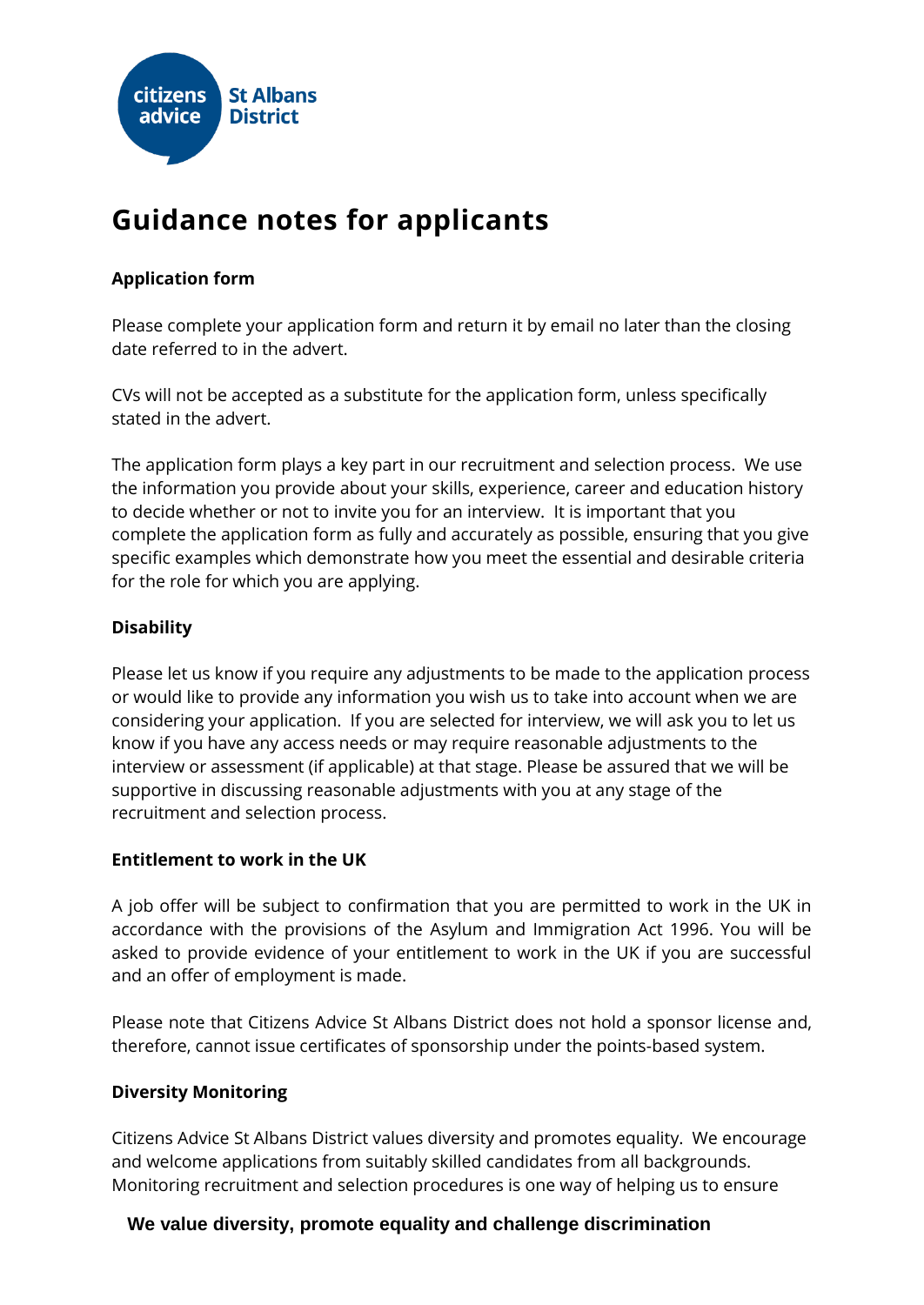that there is no unfair discrimination in the way that we recruit people. To do this we need to know about the diversity profile of people who apply for posts at Citizens Advice St Albans District. This information is given in confidence for monitoring purposes only and is not seen by anyone responsible for making recruitment decisions. However, if you would prefer not to answer any of the questions we ask, please leave them blank.

### **Information, experience, knowledge, skills and abilities**

This is a key section of the application form which allows you to provide evidence of your experience, knowledge, skills and abilities that are relevant to the role as described in the role profile. Selection is based on an assessment of the evidence you provide against the requirements of the role as set out in the person specification. It is important that you tailor your response to clearly demonstrate how you meet each requirement. No assumptions will be made about your achievements and abilities.

Please provide one example for each requirement. You should choose examples of past experience that clearly demonstrate what we are looking for, and be precise about what you did, how you did it and the outcome or result of your actions. Please try to limit your response to each criterion to a maximum of 200 words.

A useful guide might be S.T.A.R: Specific – give a specific example Task – briefly describe the task/objective/problem Action – tell us what you did Results – describe what results were achieved

Please provide recent work examples wherever possible. However, do remember that relevant examples from other aspects of your life, for example: voluntary or unpaid work, school or college work, family or home responsibilities, can also be given.

#### **Shortlisting outcomes**

Shortlisted applicants will be invited for an interview. Some positions may require additional assessments (practical task/test), further details will be provided if you are shortlisted.

#### **References**

All job offers are subject to the receipt of two satisfactory references: One should be from your current or most recent employer or line manager (if you are employed through an agency), or your course tutor if you have just left full time education. The other should be someone who knows you in a work related, voluntary or academic capacity. If you have previously volunteered or worked for a Citizens Advice service we would like a reference from this service. Referees should be able to comment on your suitability for the role. References will only be taken up for successful candidates following interview.

#### **We value diversity, promote equality and challenge discrimination**